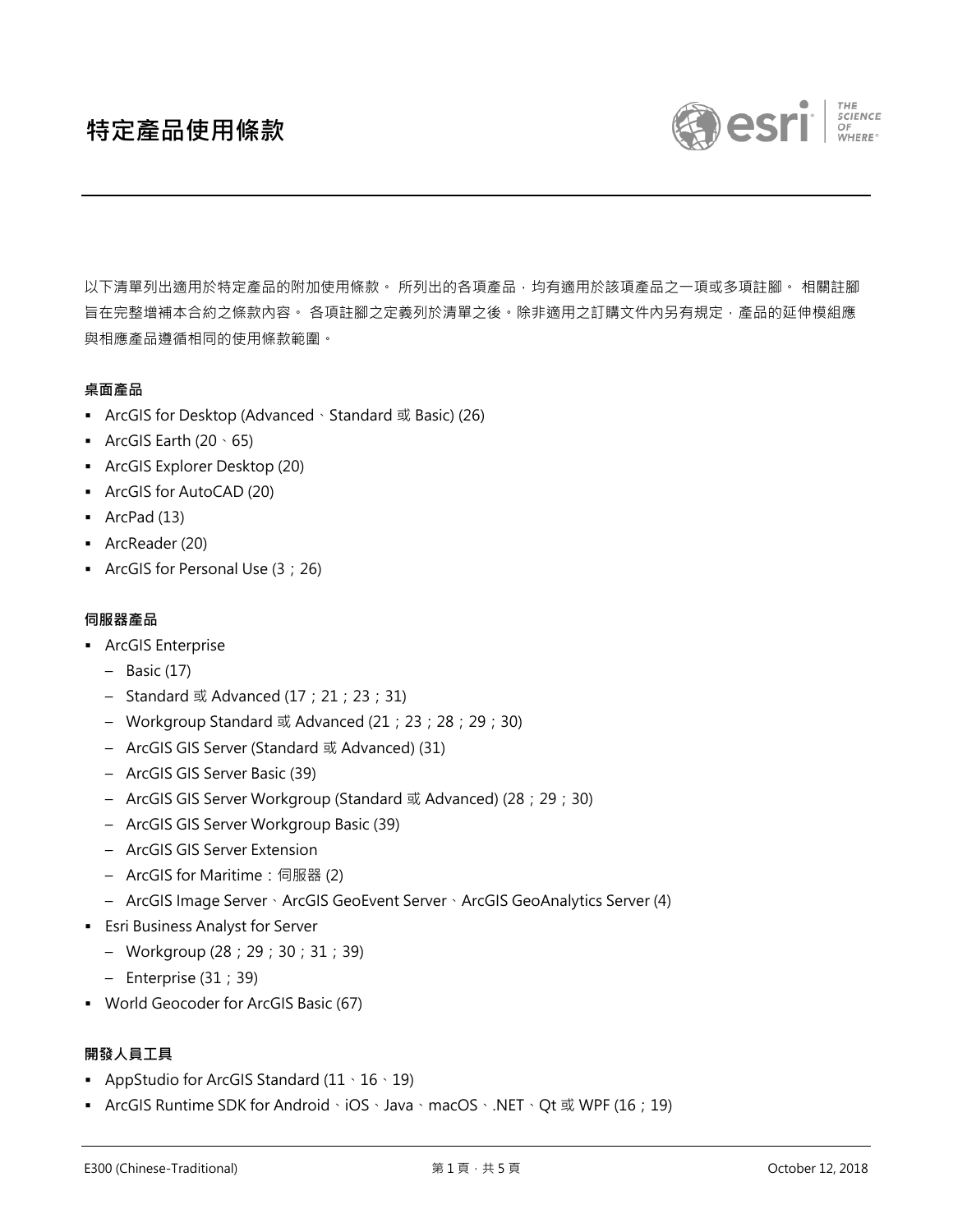- ArcGIS Runtime Basic Level for Android、iOS、Java、Mac OS X、.NET、Qt 或 WPF (1、20)
- ArcGIS Runtime Basic Level、Standard Level、Advanced Level 和 Analysis Extension for Android、iOS、Java、 Mac OS  $X \cdot$  NET  $\cdot$  Qt  $\cdot \times$  WPF (15;18)
- ArcGIS Engine Developer Kit and Extensions (16、19;22;26)
- ArcGIS Engine for Windows/Linux 與 Extensions  $(15 \cdot 22 \cdot 26)$
- ArcGIS Web API for JavaScript (16;64)
- ArcGIS Developer Subscription (24;26)
- **Esri File Geodatabase API (47)**

# **Mobile**

▪ Navigator for ArcGIS (14)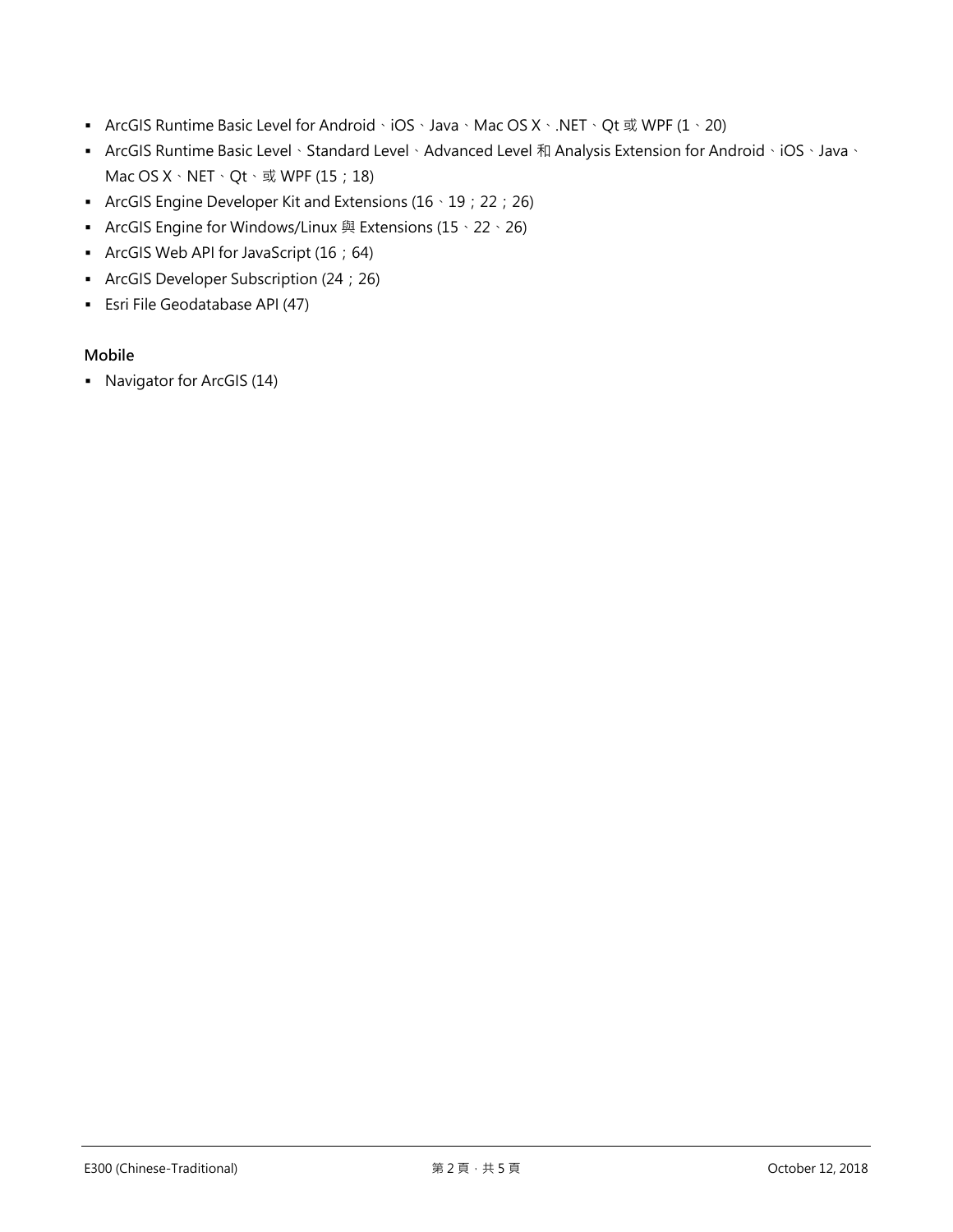### **Online Services**

- ArcGIS Online 開發部署計畫可透過多種銷售計畫取得:
	- 商務零售、企業合約及政府計畫
		- + 免費訂閱 (68;75;76;79;81)
		- + 付費訂閱 (68;75;76;79)
	- 教育計畫 (免費或付費訂閱) (68;70;71;72;73;75;76;79;81)
	- NGO/NPO、新聞/媒體計畫 (免費或付費訂閱) (68;70;71;72;73;75;76;79;81)
- ArcGIS Online 訂閱可透過多種銷售計畫取得:
	- 商務零售、EA;以及政府計畫 (68;69;70;77;78;82)
	- 教育計畫 (68;69;78;81;82)
	- 非營利計畫 (68;69;78;81;82)
- Public Plan
	- 商務零售;企業合約;政府;NGO/NPO;新聞/媒體計畫 (68;71;72;73;74;75;76;80;81)
	- 教育計畫 (68;71;72;73;74;75;76;80;81)
- AEC 專案交付訂閱 (83)

#### 註腳:

- 1. 不得用於透過 Direct Connect 編輯 Enterprise Geodatabase。
- 2. 不可用於導航。
- 3. 僅授權用於個人非商業用途。
- 4. 若與 ArcGIS Enterprise Workgroup 搭配使用
	- 僅限於 1 部四核心伺服器。
	- 得安裝於分開的機器上。
- 5-10. 保留。
	- 11. 使用 AppStudio for ArcGIS Standard 建立的應用程式, 必須受到 ArcGIS Runtime Standard Level 之使用條款 約束。
	- 12. 保留。
	- 13. 授權為雙重使用授權。
	- 14. 得作為導航之用。
	- 15. 授權為部署授權。
	- 16. 客戶得使用 SDK 或 API 產生加值應用程式,並將這些應用程式散佈並授權予其一般使用者,允許其在非出口法 規所禁止的地點使用。
	- 17. 客戶不得轉散佈本產品提供的 Oracle JDBC Driver 或其產品文件。 Oracle 是本合約的第三方受益人。
	- 18. 就獨立應用程式而言,部署授權以每部電腦的每套應用程式為準。
	- 19. 授權不得用於開發網際網路或伺服器的加值應用程式;
	- 20. 授權為轉散佈授權。
	- 21. 請參閱主合約 <http://www.esri.com/legal/software-license> 以瞭解有關用於「指定使用者授權」的附加條款。
	- 22. (a) 一般使用者必須在 ArcGIS Engine for Windows/Linux 軟體或其他 ArcGIS Desktop 軟體 (Basic、Standard 或 Advanced) 取得授權, 始有權在 1 部電腦上執行 ArcGIS Engine 應用程式; 及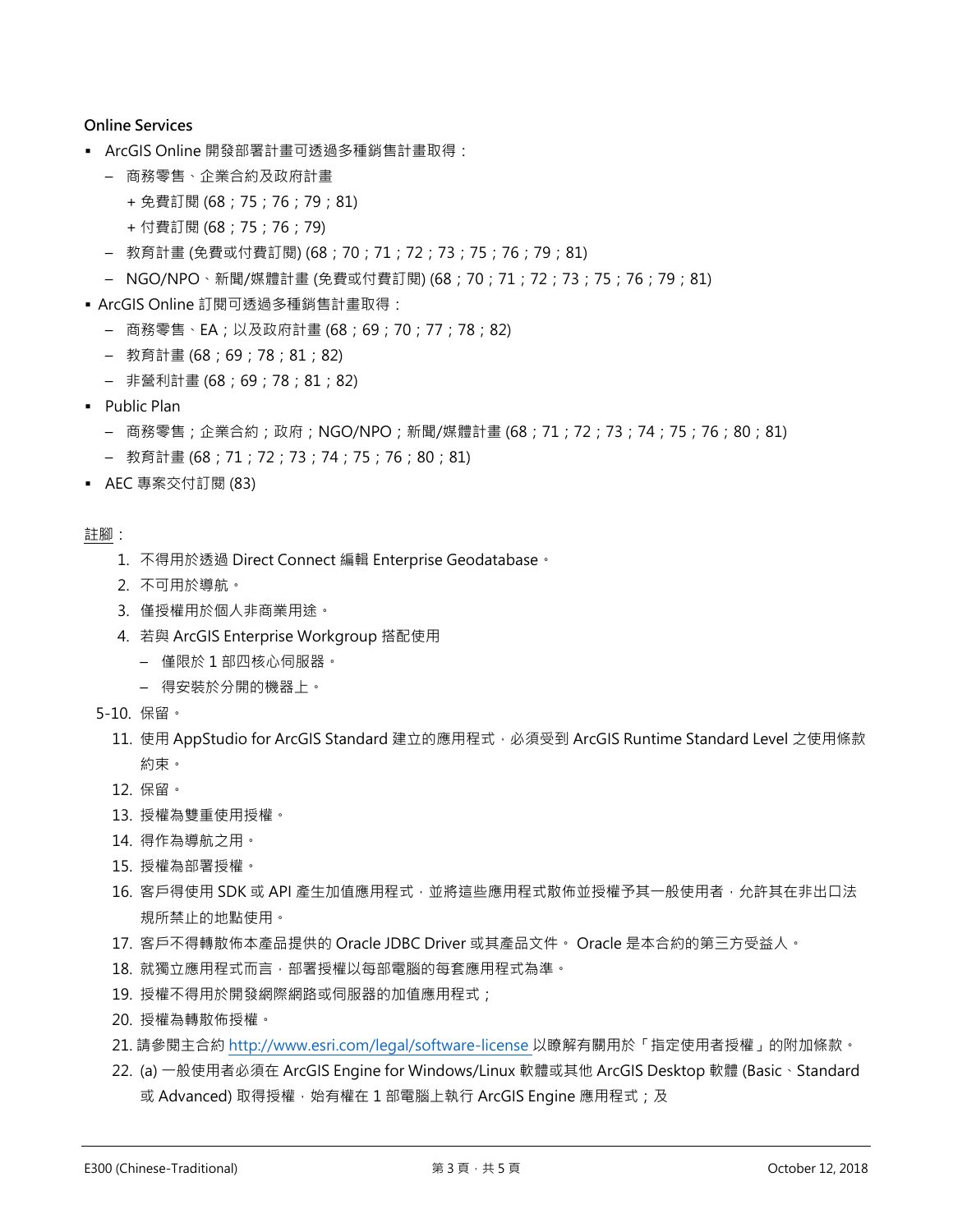(b) ArcGIS Engine for Windows/Linux 延伸模組不得與 ArcGIS Desktop 軟體一起使用來執行 ArcGIS Engine 加值應用程式。 每位使用者可以在 1 部電腦上安裝多支 ArcGIS Engine 加值應用程式,但僅限其使用。

23. 系統對系統通訊

a) 客戶可以使用基本服務登入來啟用從 ArcGIS Enterprise 到客戶組織之中其他第三方企業業務系統的單向、唯 讀、系統對系統通訊。 客戶可使用層級 1 指定使用者憑證做為基本服務登入,直到 Esri 使用實際服務登入憑證 為止。 做為基本服務登入憑證的特定層級 1 指定使用者憑證僅可用於系統對系統整合用途,而且不可由指定使 用者用來存取系統。

b) 客戶可以使用標準服務登入來啟用 ArcGIS Enterprise 與客戶組織的其他第三方企業業務系統之間的雙向、讀 寫、系統對系統通訊。 客戶可使用層級 2 指定使用者憑證做為標準服務登入,直到 Esri 使用實際服務登入憑證 為止。 做為標準服務登入憑證的特定層級 2 指定使用者憑證僅可用於系統對系統整合用途,而且不可由指定使 用者用來存取系統。

- 24. EDN 軟體僅限研究、開發、測試與示範原型加值應用程式以及建立地圖快取之用。 客戶得將加值應用程式及地 圖快取合併使用於 ArcGIS Enterprise 預備伺服器授權及部署伺服器授權。 軟體和資料得安裝在多部電腦上供任 何具備 Builder 或更長訂閱計畫之 ArcGIS Developer 訂閱者使用;其他所有軟體授權都屬於「單一使用授 權」。
- 25. 保留。
- 26. 地理資料庫的客戶資料限制為十 (10) GB。
- 27. 保留。
- 28. 非 ArcGIS Enterprise Workgroup 或 ArcGIS GIS Server Workgroup 應用程式的使用限制為每應用程式十 (10) 名同時一般使用者。 本限制包括使用 ArcGIS Desktop 軟體、ArcGIS Engine 軟體以及與任何 ArcGIS Enterprise Workgroup 或 ArcGIS GIS Server Workgroup 地理資料庫直接連線的第三方應用程式。 Web 應用 程式的連線數量不設限制。
- 29. 本軟體需要配合支援的 SQL Server Express 版本使用。 支援版本會在 Esri 網站上與產品的系統需求一併列出。
- 30. 客戶資料的使用限制為最大 10 GB。 所有元件必須安裝在單一伺服器上。
- 31. 包含一份容錯授權。
- 32. 保留。
- 33-38. 保留。
	- 39. ArcGIS for Server 隨附之所有編輯功能均不容許與 ArcGIS GIS Server Basic 和 ArcGIS GIS Server Workgroup Basic 配合使用。
- 40–46. 保留。

47. 客戶得開發使用 Esri File Geodatabase API 的加值應用程式, 並將其散佈予客戶的一般使用者。

- 48–53. 保留。
	- 54. 保留。
- 55-63. 保留。
	- 64. 加值應用程式若要部署到網路,必須搭配使用其他 Esri 產品。 加值應用程式也可應用第三方技術, 但仍須搭配 使用其他 Esri 產品。
	- 65. 僅得與其他 Esri 產品配合使用。 ArcGIS Earth 也可應用第三方技術,但仍須搭配使用其他 Esri 產品。
	- 66. 保留。
	- 67. 每年訂閱不得超過 250,000,000 筆地理編碼。